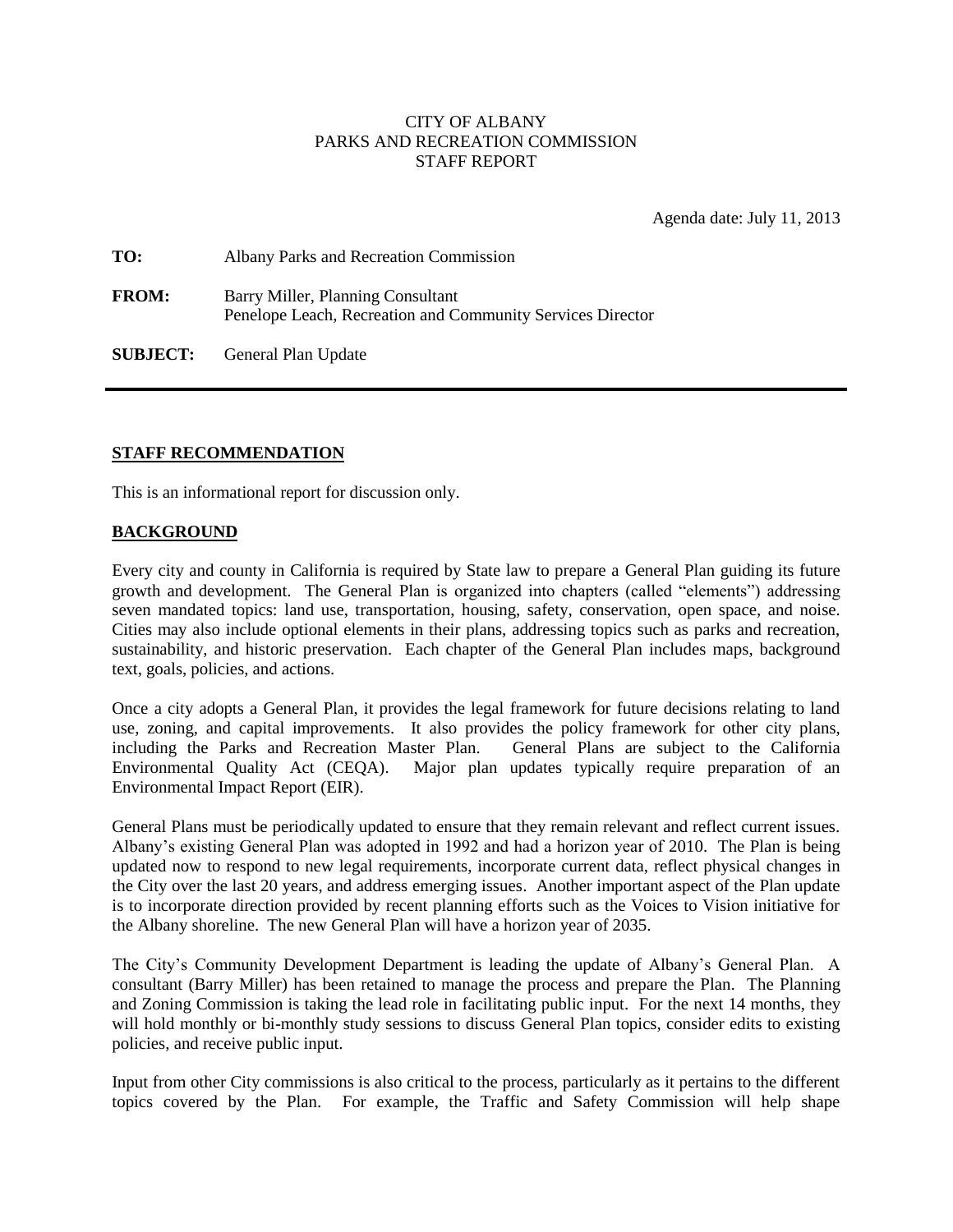transportation policies and the Sustainability Committee will shape conservation policies. Input from the Parks and Recreation Commission will be very important in shaping park and recreation policies.

At the July 11 Park and Rec Commission meeting, the General Plan consultant will provide a PowerPoint presentation on General Plan requirements, a synopsis of how the existing (1992) Albany General Plan addresses parks and recreation, and an overview of the park-related issues that might be addressed in the new General Plan. Commissioners are encouraged to visit the project website prior to the meeting to familiarize themselves with the project (URL: [www.albany2035.org\)](http://www.albany2035.org/)

## **DISCUSSION**

The 1992 Albany General Plan includes a "Conservation, Recreation, and Open Space Element" which addresses the protection of natural resources such as creeks and hillsides, as well as parks and recreation. The Element provides an inventory of parks in Albany (as of 1992) and discusses opportunities to expand the City's park system through improvements on Albany Hill and the Albany waterfront. The Element also profiles City recreational facilities and describes the recreational and community programs offered by the Recreation and Community Services Department. The Element describes plans for the Eastshore State Park, the University Village property, the Bay Trail, and citywide bikeways, as of 1992.

The 1992 General Plan provided a number of park-related policy recommendations for Albany. These are paraphrased below:

| Policy $6.1$ : | Update the 1974 Parks and Recreation Master Plan                                                                      |
|----------------|-----------------------------------------------------------------------------------------------------------------------|
| Policy $6.2$ : | Promote joint planning, acquisition, development, and maintenance of new parks with                                   |
|                | other service providers, especially at UC Village                                                                     |
| Policy $6.3$ : | Develop a bikeway plan                                                                                                |
| Policy 6.4:    | Provide linear pathways such as the BART linear park                                                                  |
| Policy $6.5$ : | Improve operations and management of the Veteran's Memorial Building and increase<br>community access to the facility |
| Policy $7.1$ : | Implement the Bay Trail along the shoreline                                                                           |
|                |                                                                                                                       |

Policy 7.2: Protect wildlife and vegetation when developing the Bay Trail

In addition:

- Policies 7.3, 7.4, 7.5, and 7.6 address planning for the Eastshore State Park
- Policies 8.1 and 8.2 address the improvement of child care programs
- Policies 9.1 and 9.2 address the improvement of senior services and senior programs
- Policies 10.1 and 10.2 address public art

Some of the policies are outdated and some may still be relevant. Some may require updating and expanding. The City may also wish to add new topics which are not covered by the existing Plan.

The General Plan Update provides an opportunity to incorporate some of the direction provided by the Albany's 2004 Parks Master Plan. The Parks Master Plan is more detailed than the General Plan, but still provides important direction regarding park facilities. Some of the park-related topics that might be carried into the General Plan relate to:

- Level of service standards for parks (acres per 1,000 residents)
- Plans for specific neighborhood and community parks
- Plans for new parks (e.g., Pierce Street)